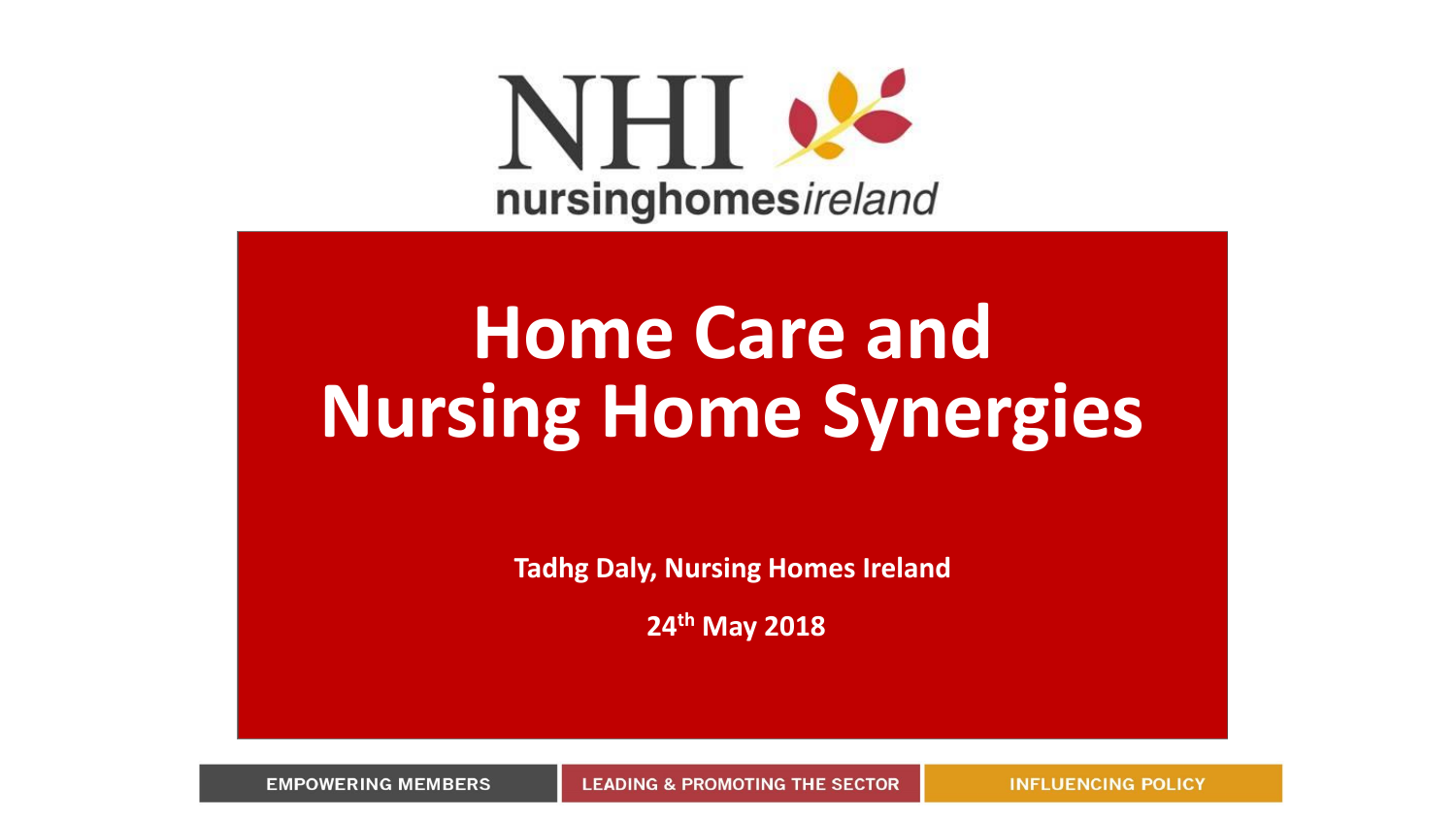

## **Positive Ageing**

### **Need celebrate the fact that people are living longer**

**Need to address the language and public discourse**

- **'Demographic time-bomb'**
- **'Burden of ageing'**

**Required: Continuum of high quality care services and supports that are responsive to the changing needs and preferences of people as they age**

**This is you and I we are talking about – citizens A challenge – yes.....................and as a Society we need to plan.**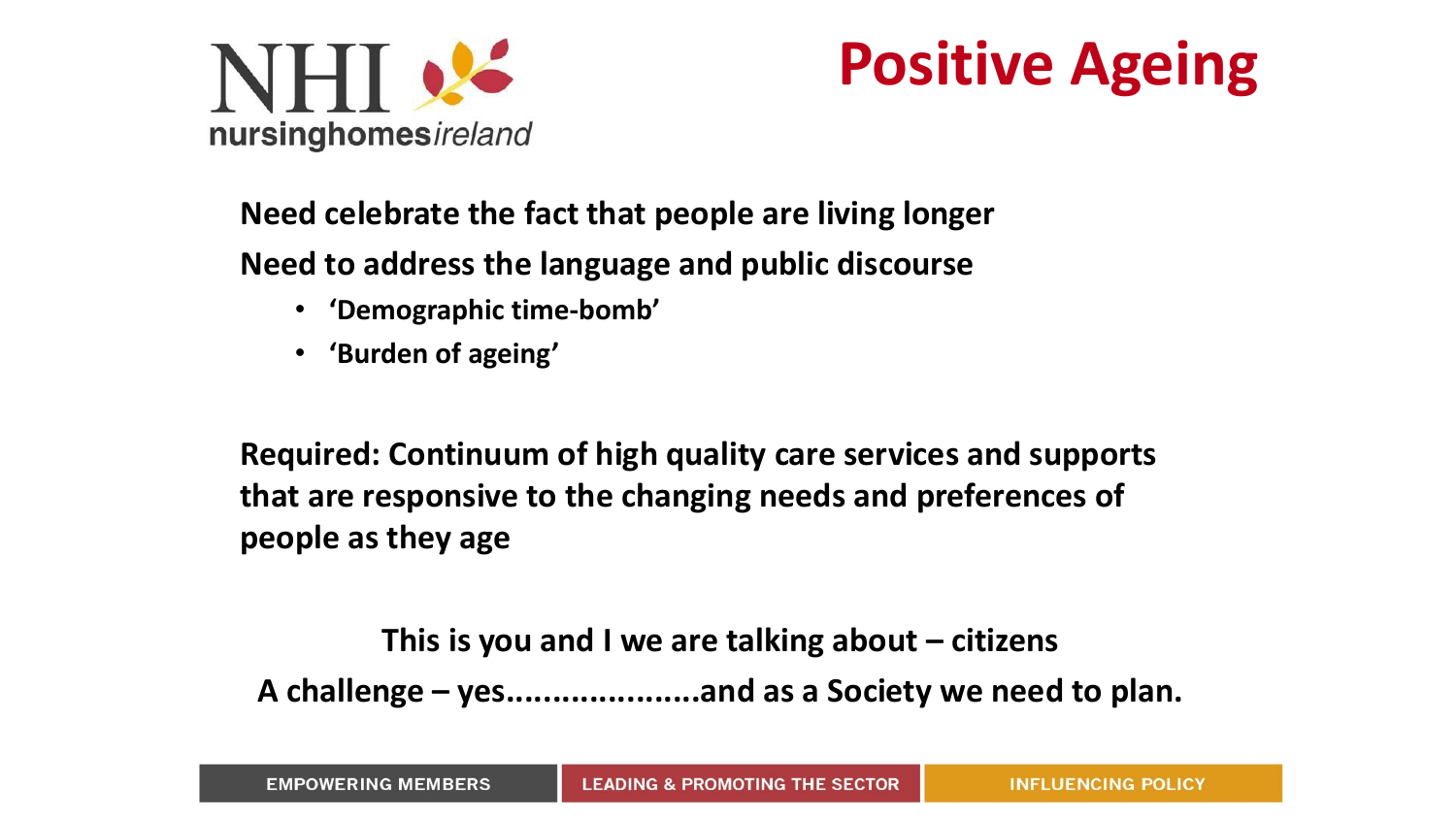

**Health and Social Care**

## **Health and Social Care integration?**

o **The poor relation – social care**

o **Health service overly focussed on acute** 

**This manifests in budgetary terms and also in terms of response (crisis in A&E/ trolleys)**

### **System is too crisis based!**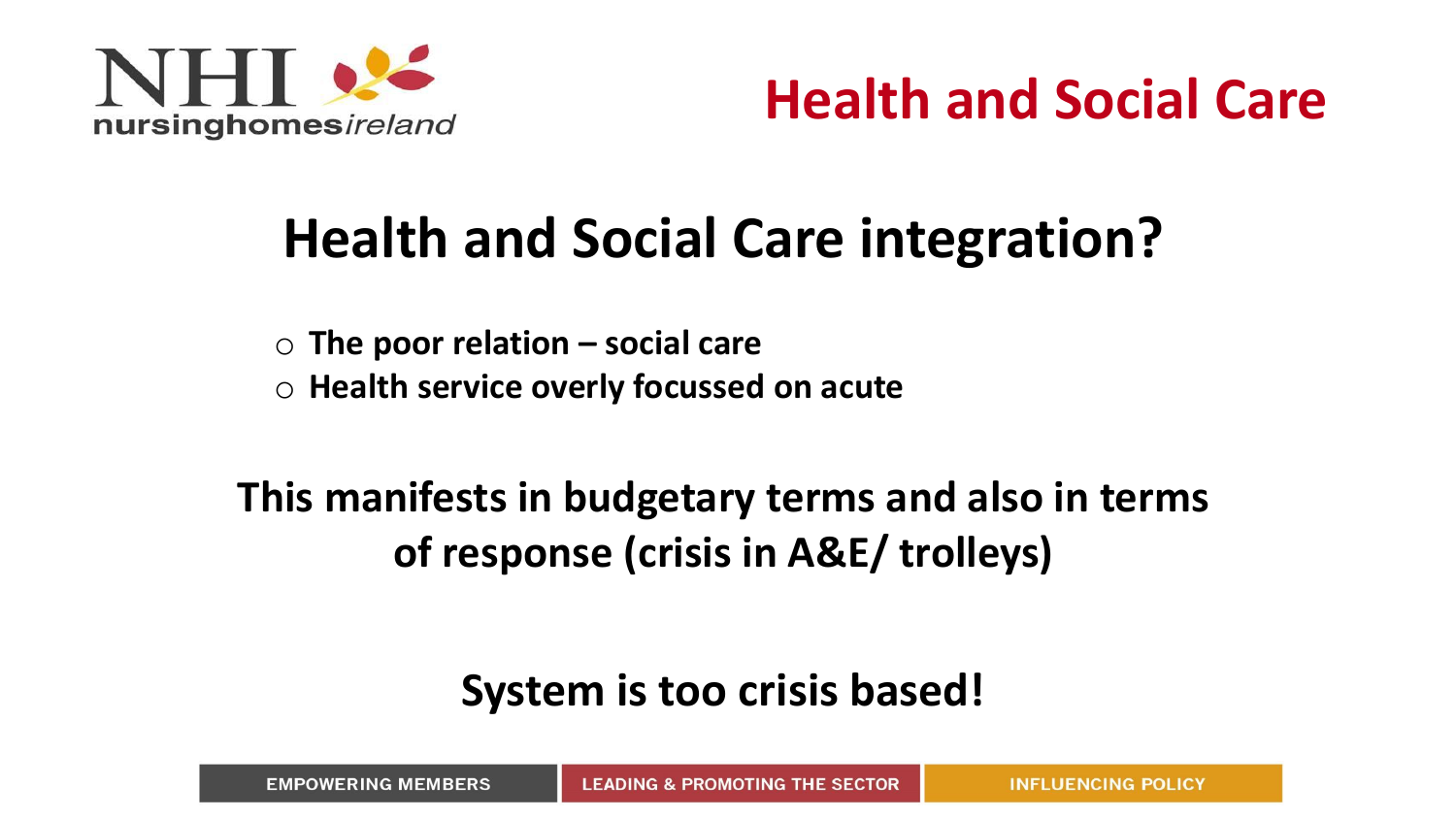



### **Essential within a proper functioning health service**

**22,949 – Financially supported by Fair Deal year-end 2017 (343 less than projected – actual reduction of 193 on 2016)**

**8,238 – New residents supported by Fair Deal in 2017**

**-584 – Net new persons financially supported by Fair Deal 2013 V 2017**

**82.9 years – Average age of a nursing home resident (***Health in Ireland Key Trends 2016, Department of Health)*

**664% - Average cost differential weeks care - acute hospital / private or voluntary nursing home**

**€7,000 – acute hospital / €917 average Fair Deal fee in private/voluntary nursing home**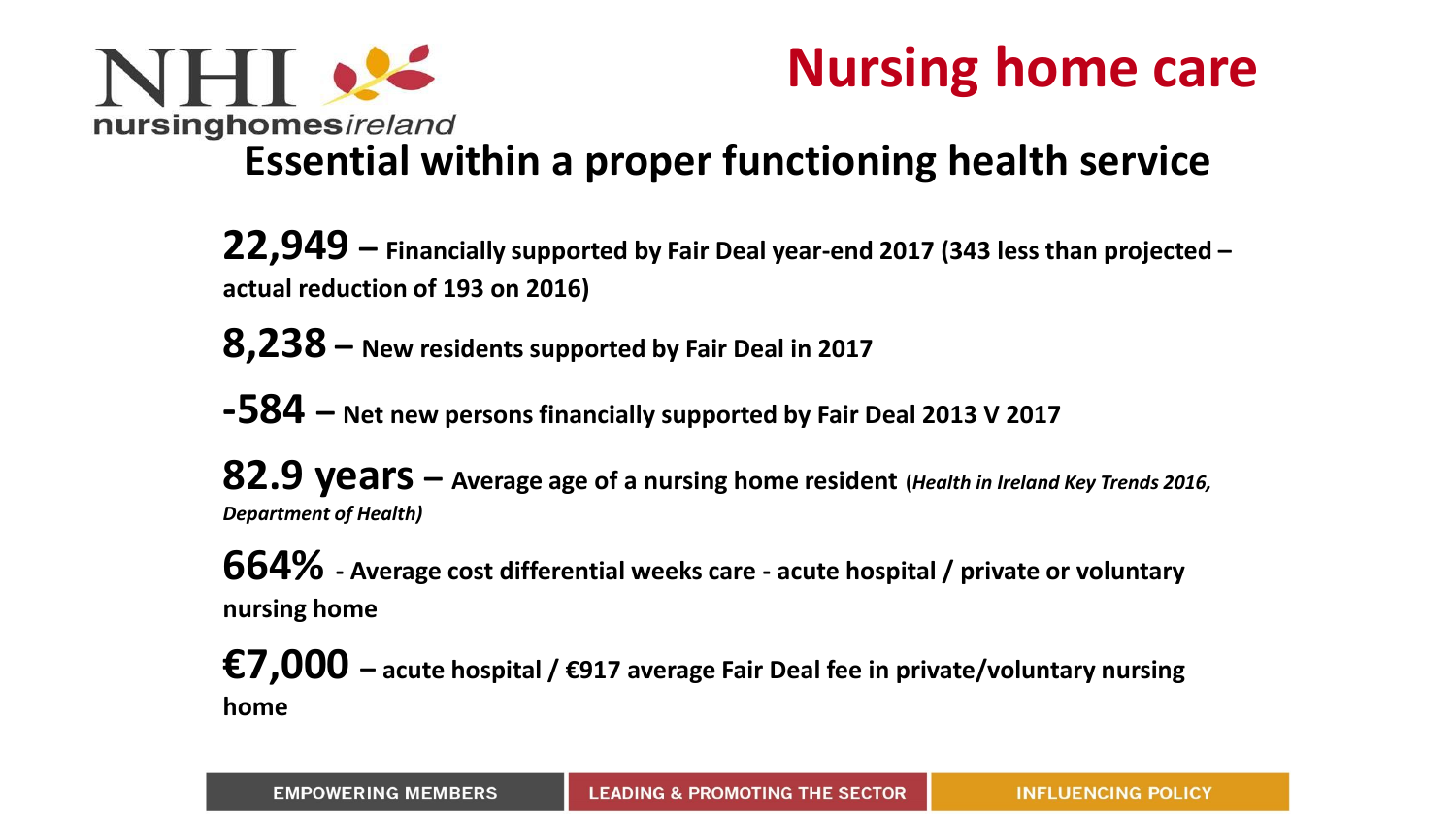

## **Transitional Care**

**8,930- patients in Irish hospitals who were approved for transitional care funding to enable them avail of care within private and voluntary nursing homes. (Average 744 per month)**

**1,588- increase on the number that were approved in 2016** 

**57% - Increase in the number of people funded for transitional care over two-year period 2015 to 2017** 

**'Minister Harris announced an additional €5m to HSE in March 2018 to address the increasing numbers of patients in acute hospitals requiring home care and transitional care beds (nursing homes)'**

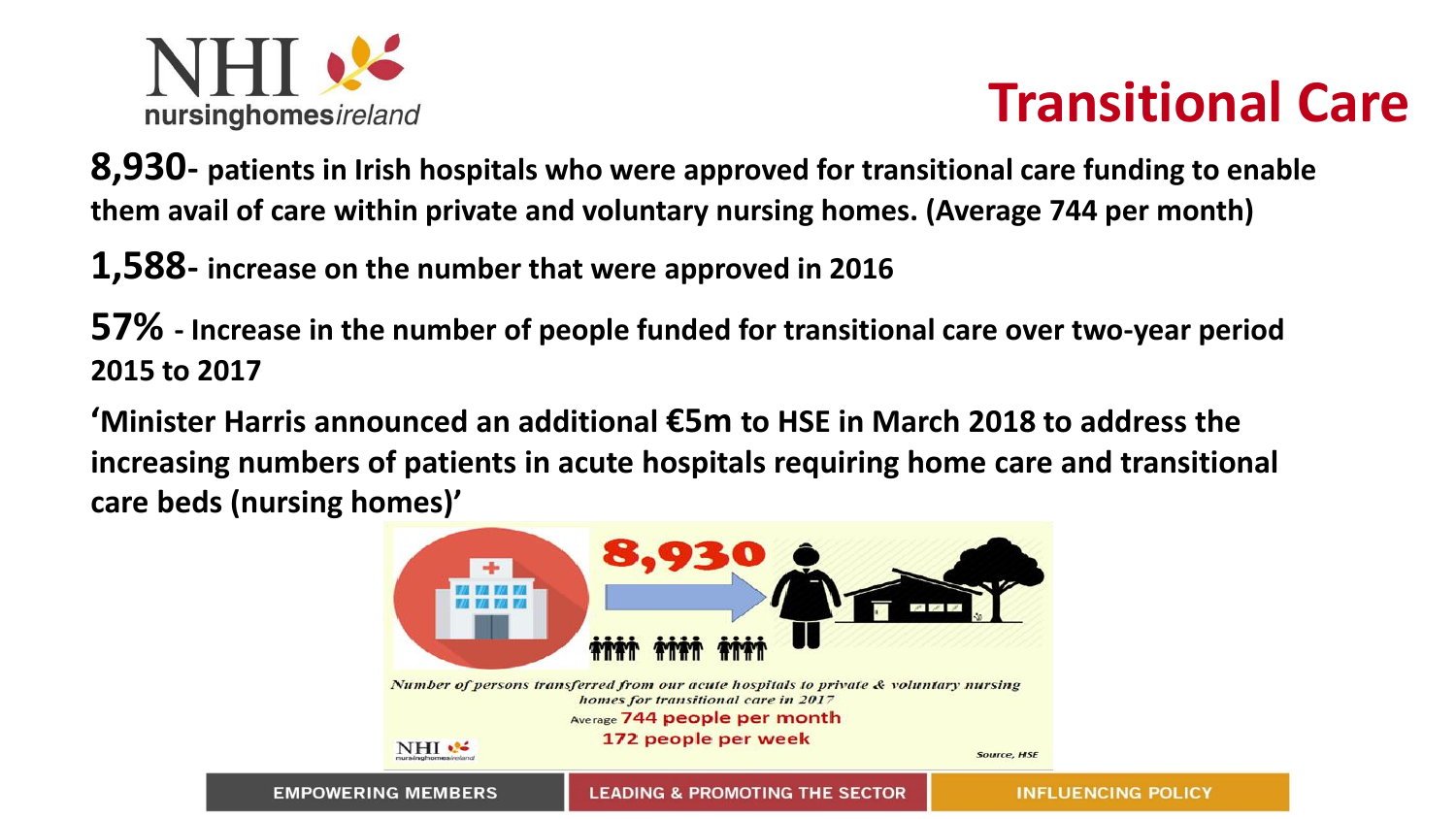



**€408m – overall state funding for Home Care in 2018 an increase of €32m from 2017 €962million – Nursing Home Support Scheme Budget for 2018- an increase of €21.7 million from 2017**

**50,000 people - (or about 8% of over 65s) are in receipt of publicly funded home care. While more than 23,000 people (about 4% of this age group) in residential care**

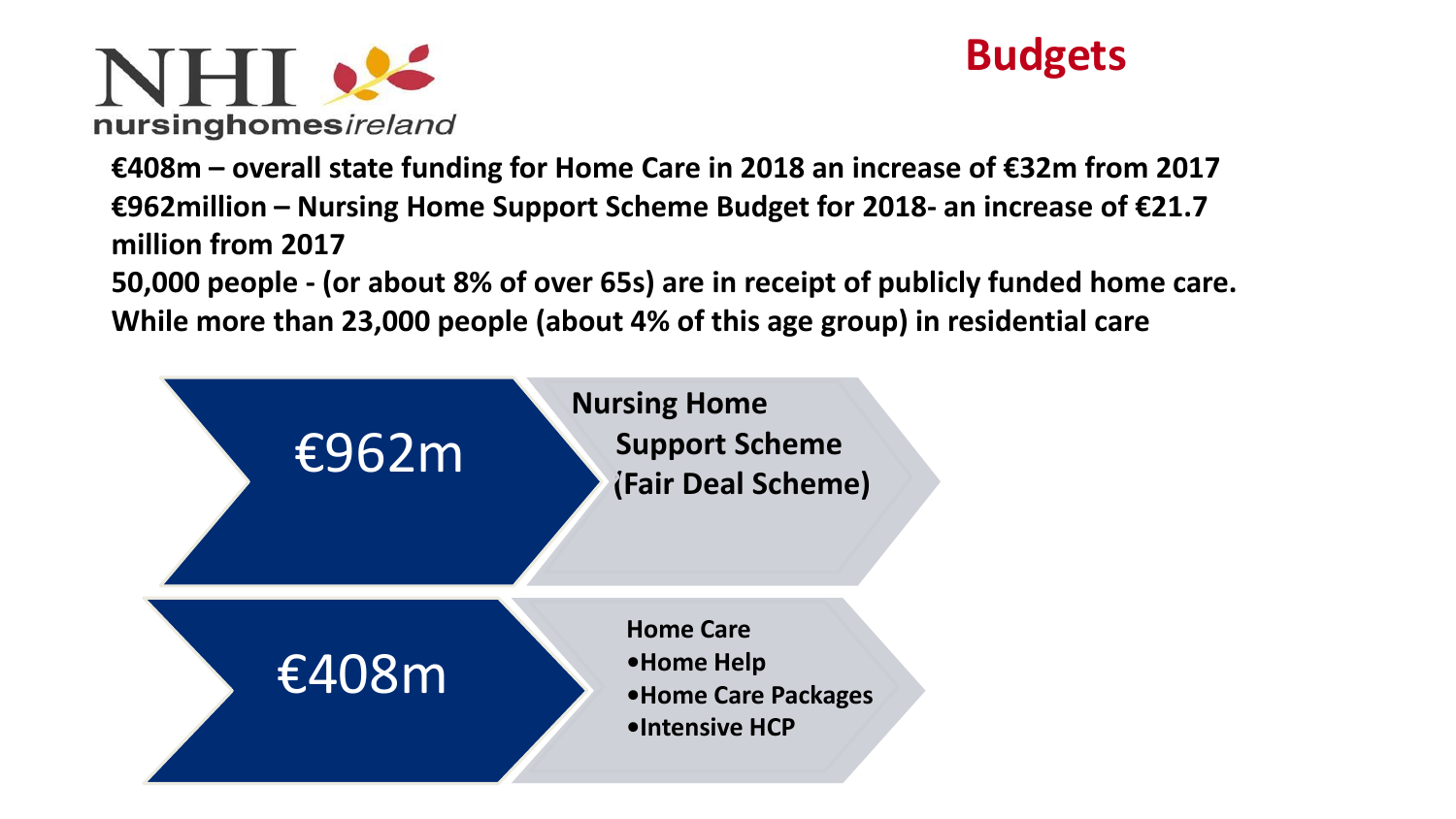

### **Activity levels**

#### **Activity levels**

| <b>Service / Scheme</b>                                                                                                             | No. of people       | <b>Proportion</b><br><b>65s</b><br>over<br>(approx.) |
|-------------------------------------------------------------------------------------------------------------------------------------|---------------------|------------------------------------------------------|
| Nursing Home Support Scheme                                                                                                         | 23,334              | 4%                                                   |
| Home Help and Home Care Packages<br>$(10.57m$ home help hours, 20,175 Home Care Packages and 235 Intensive<br>Home Care Packages**) | 50,000<br>(approx.) | 8%                                                   |

#### **No. of home help hours provided (millions) and no. of clients 2008-2017**

|                            | 2008   | 2009   | 2010   | 2011   | 2012   | 2013   | 2014   | 2015   | 2016*  | $2017*$ |
|----------------------------|--------|--------|--------|--------|--------|--------|--------|--------|--------|---------|
| No. of hours<br>(millions) | 12.63  | 11.97  | 11.68  | 11.09  | 9.88   | 9.74   | 10.3   | 10.4   | 10.6   | 10.6    |
| No. of clients             | 55,366 | 53,791 | 54,000 | 51,000 | 45,705 | 46,454 | 47,061 | 47,915 | 49,000 | 49,000  |

*Source*: HSE *Annual Reports and Financial Statements 2008-2015;* and HSE *Annual Service Plan 2017.*

\*2016 data – expected outturn; 2017 data – target.

| <b>EMPOWERING MEMBERS</b> | <b>LEADING &amp; PROMOTING THE SECTOR</b> | <b>INFLUENCING POLICY</b> |
|---------------------------|-------------------------------------------|---------------------------|
|---------------------------|-------------------------------------------|---------------------------|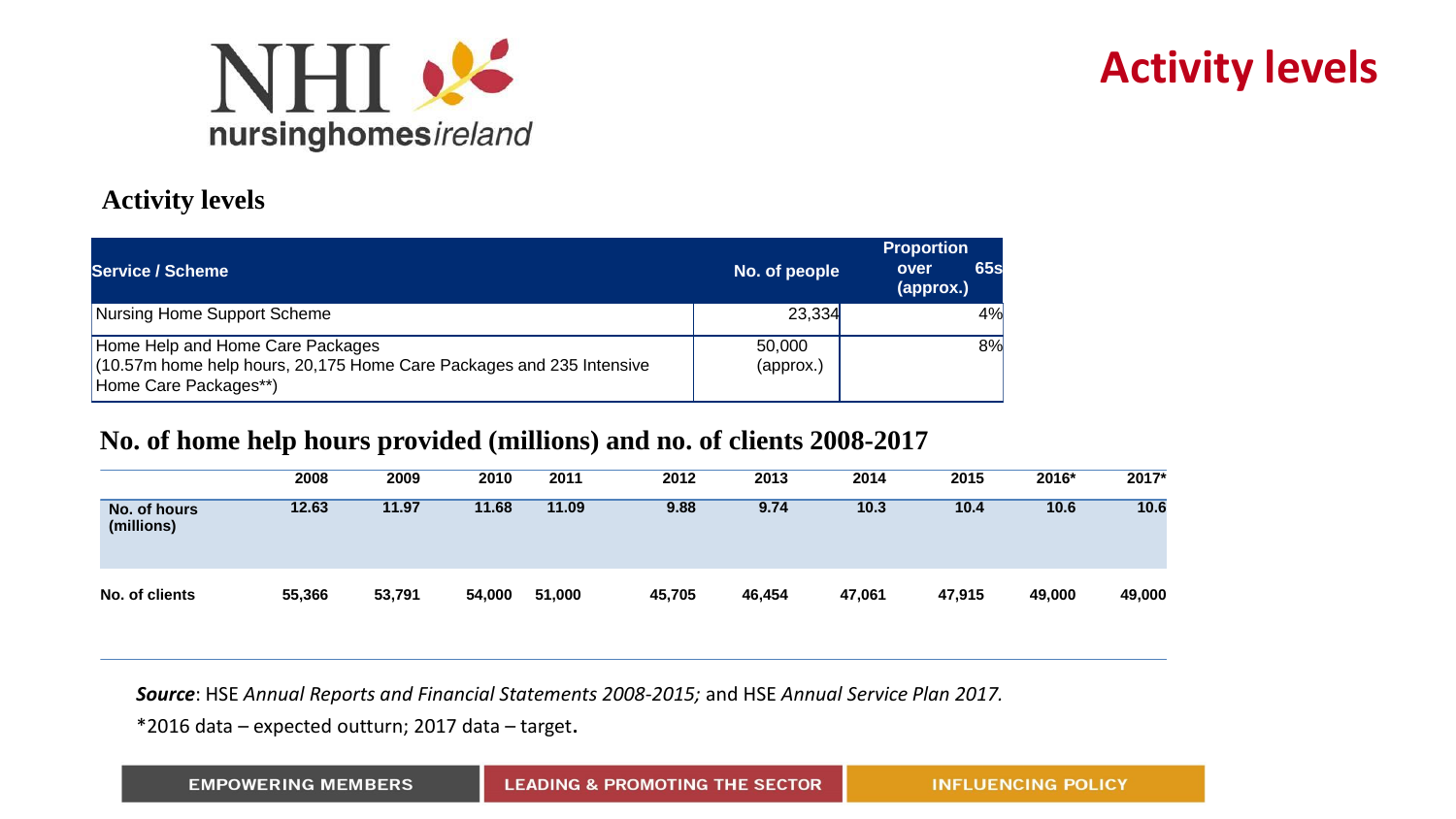

## **Demographics and Demand**

**A growth in life expectancy is driving growth in the older population – with significant expansion expected in the number of older people (aged 65 and over) and especially those aged 80 years and over in the coming decades (2016 to 2036).**

**Population growth projections 65+** 

**Population growth projections 80+** 

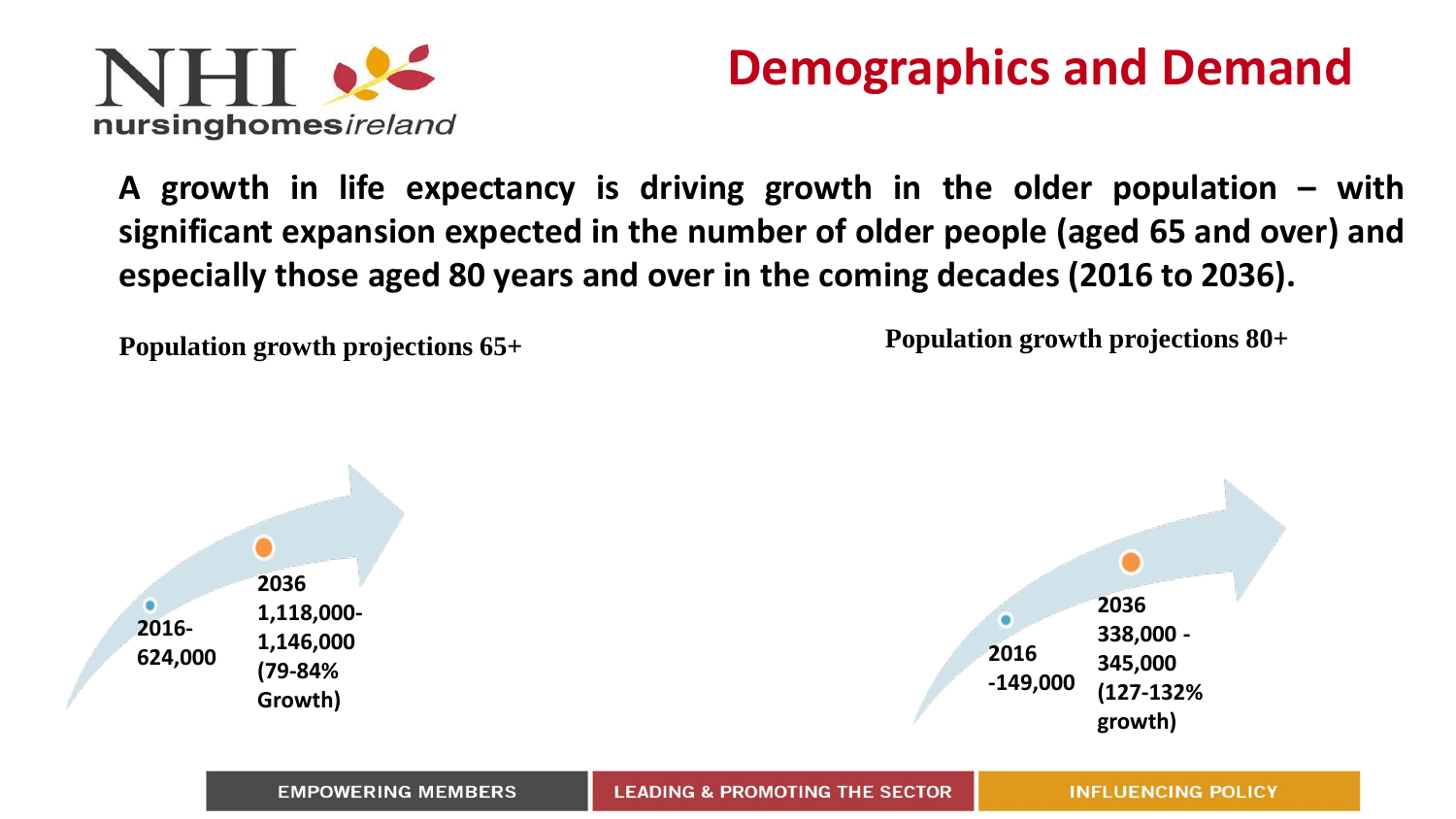

### **Projections of demand for healthcare in Ireland, 2015-2030: ESRI**

•The demand for **home care packages** is projected to increase by between **44- 66% by 2030**, from a level of 15,000 in 2015; and •The demand for **home help hours** is projected to increase by between **38-54% by 2030**.

The ESRI stated:

"The additional demand projected…for the years to 2030 will give rise to demand for additional expenditure, capital investment and expanded staffing and will have major implications for capacity planning, workforce planning and training."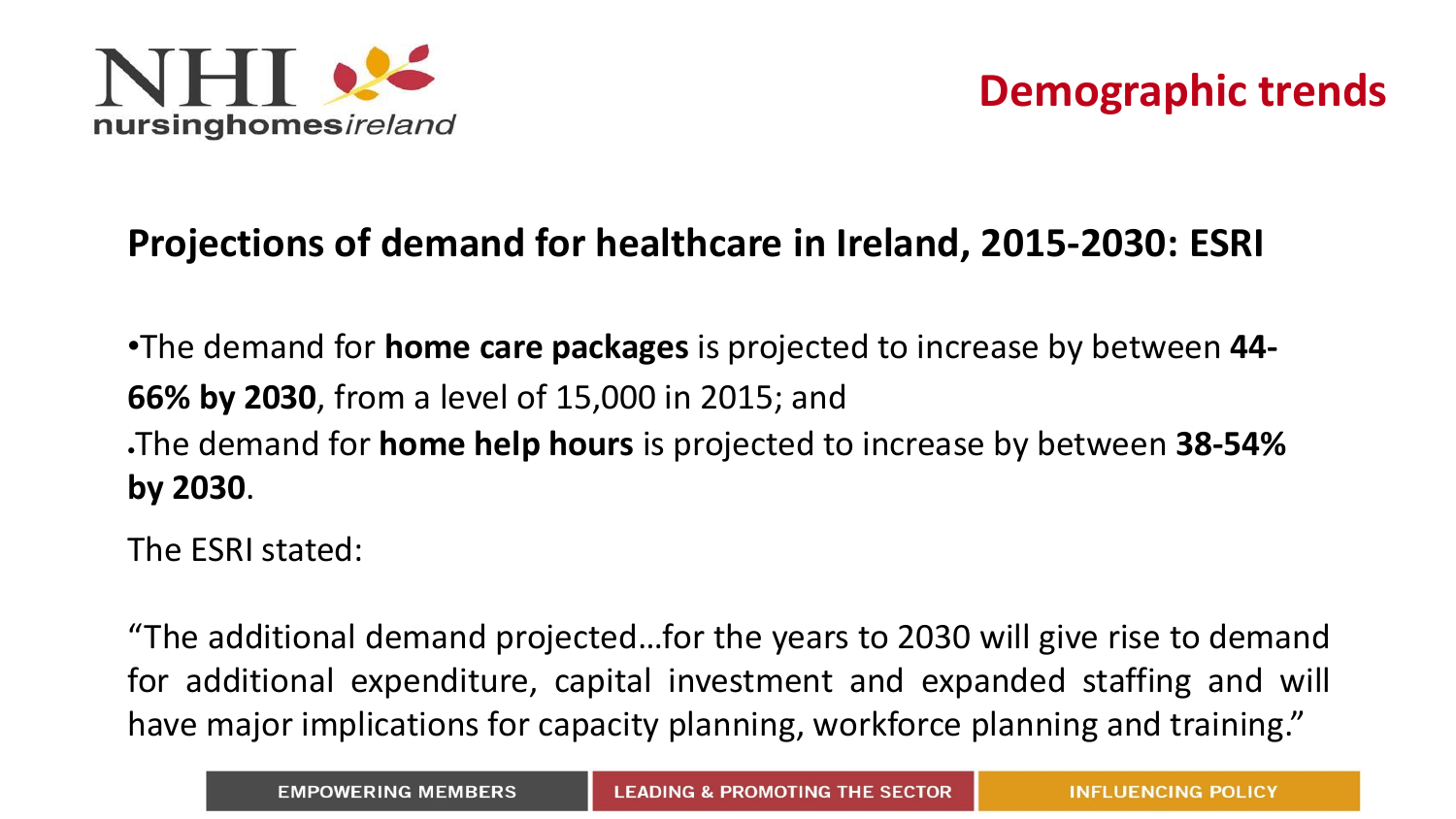

## **Changing role of nursing homes**

- **Increased Dependency levels/ complex care**
- **Dementia Care**
- **Age profile**
- **Reduced length of stay**
- **Role of nursing home sector in complimentary services (homecare/ day care/ meals and wheels)**
- **Nursing homes a hub of community services?**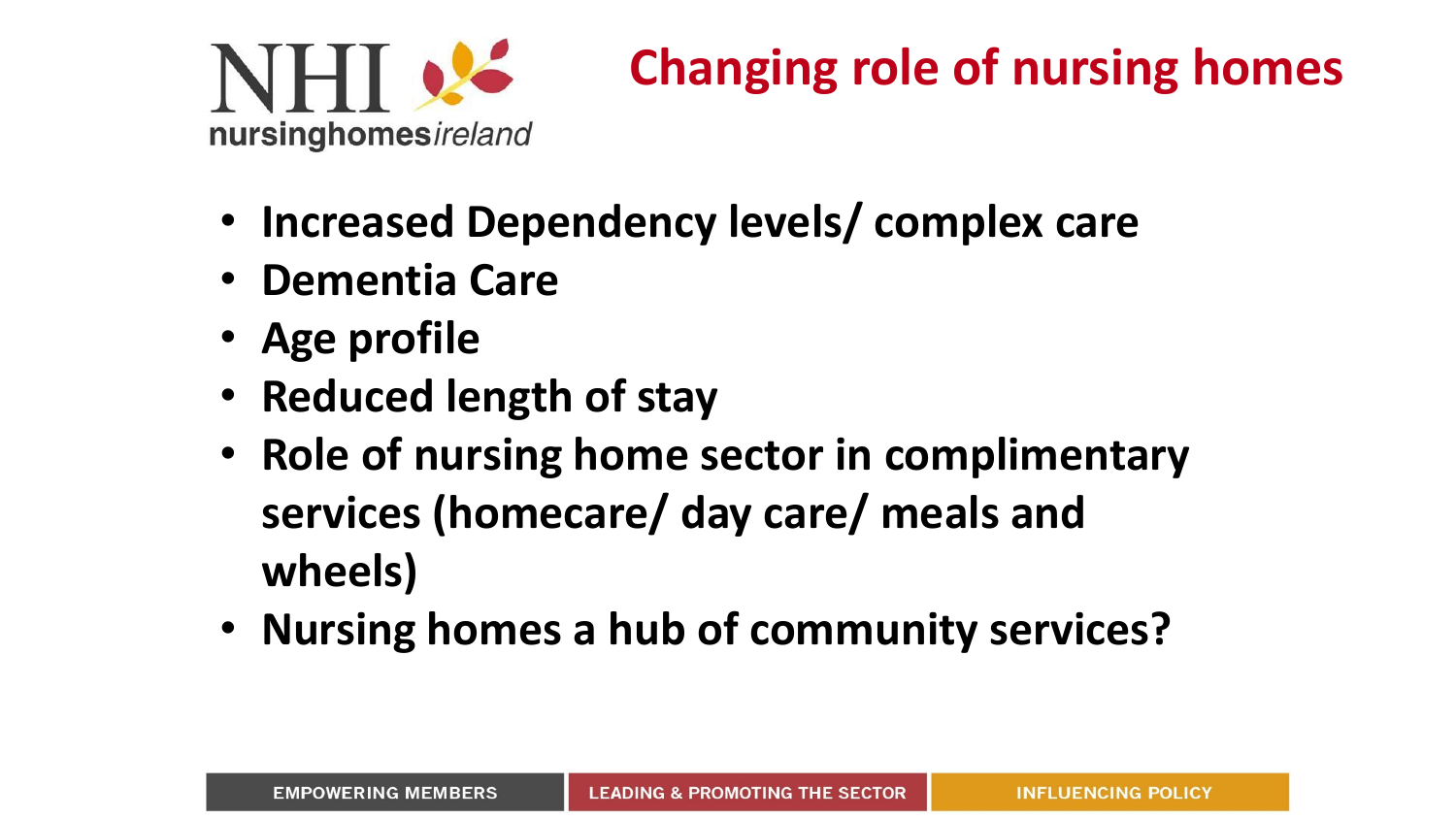



- **Sláintecare – Oireachtas Committee on Future Health**
- **Focus on Primary and Community Care**
- **Consensus – action and implementation required**
- **Statutory homecare scheme**
- **Health Service Capacity Review – positive to include community for the first time**

| <b>EMPOWERING MEMBERS</b> |  |
|---------------------------|--|
|---------------------------|--|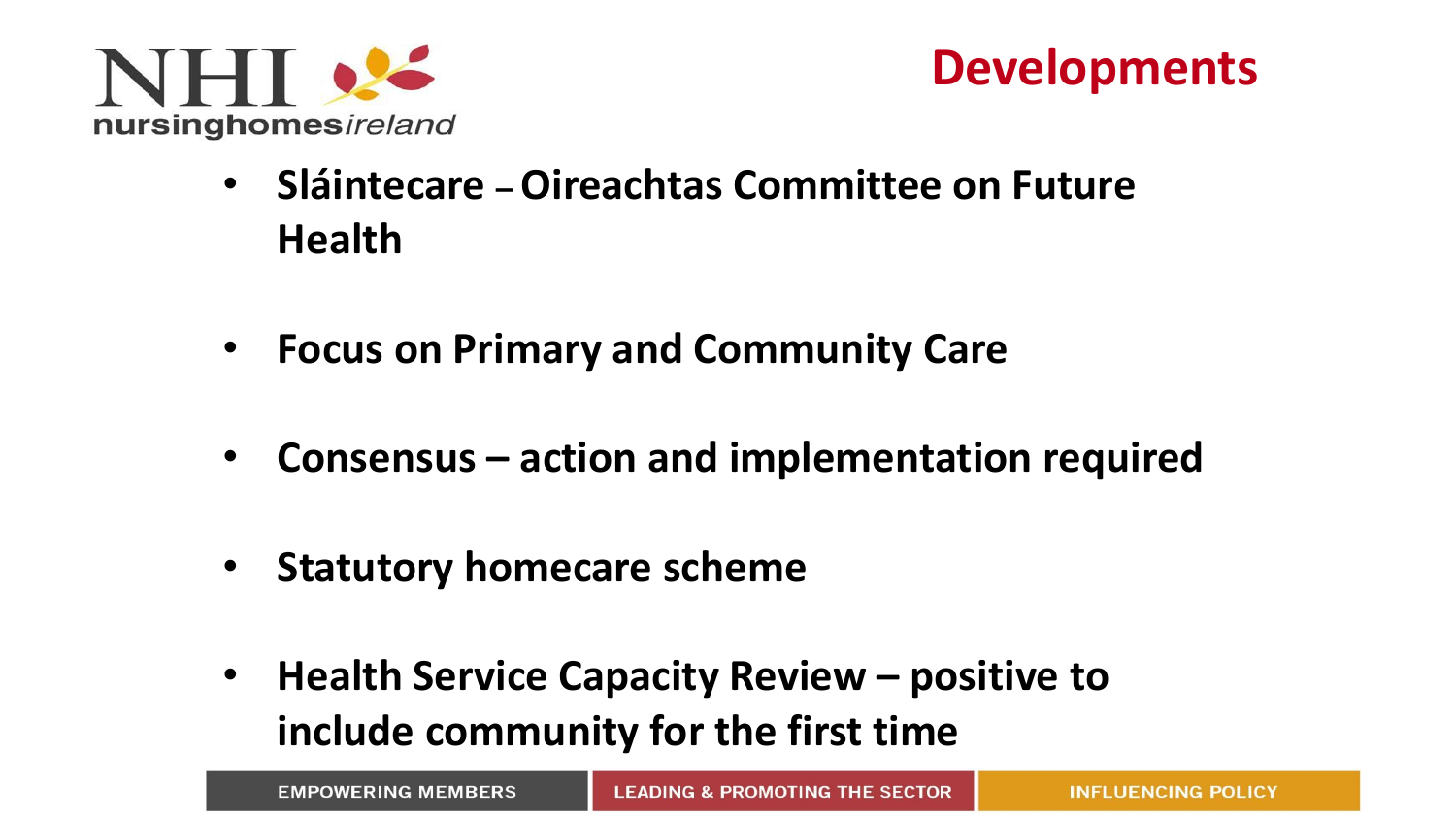



- **Not about Homecare V Residential**
- **Shift from Acute to Community**
- **Development of a true continuum of care – person centred (not system)**
- **Independent regulation (registration and inspection) of homecare must be a priority**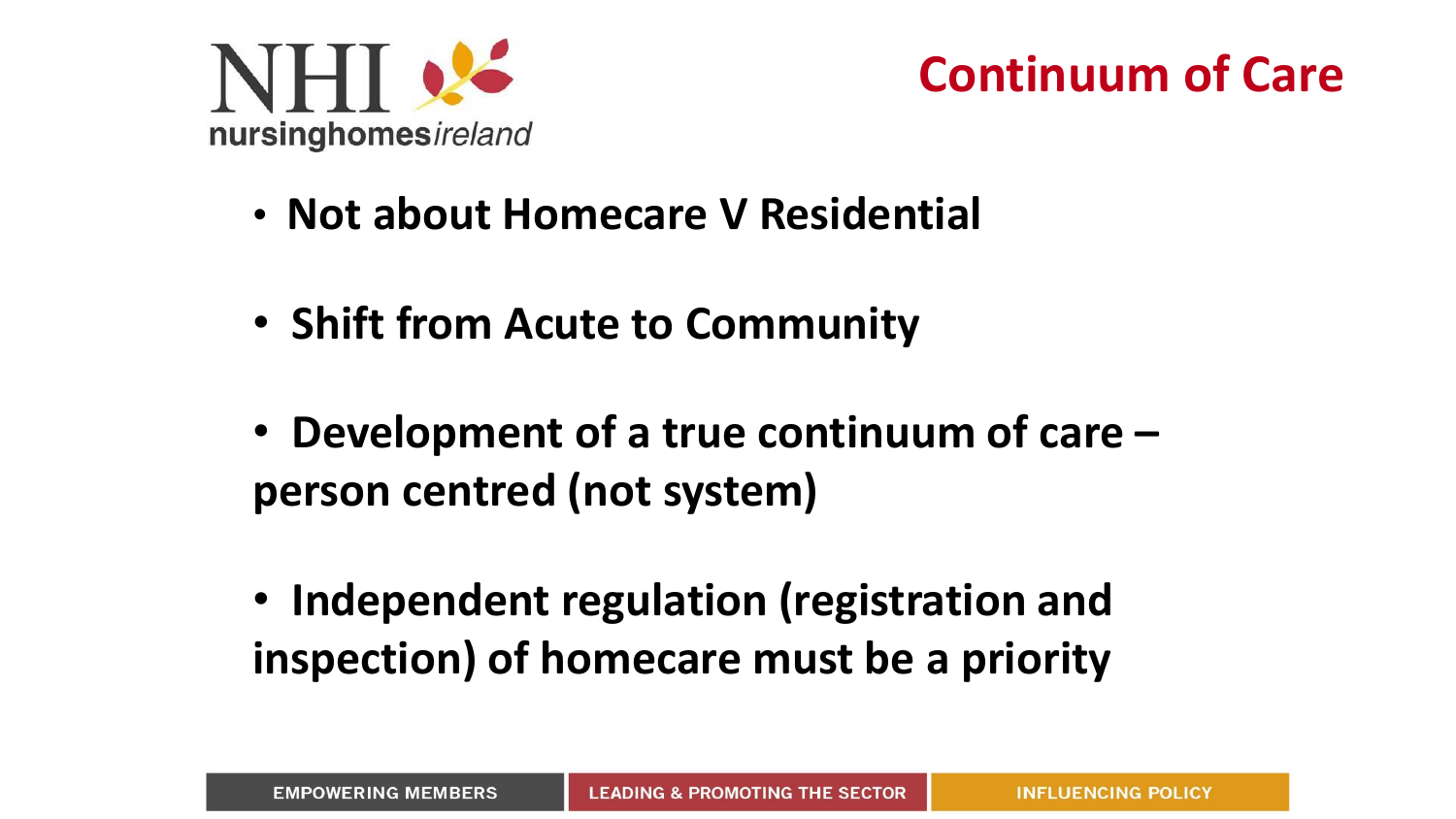

### **Statutory Scheme Review**

**NHI recommends that a new scheme mirroring Fair Deal with dedicated funding should be introduced on a statutory basis for community care.** 

**This scheme could mirror the principles of Fair Deal and Money Follows the Patient:**

- **A uniform assessment (SAT)**
- **Equitable access to those assessed as requiring such care**
- **Dedicated ring-fenced funding**
- **A co-payment model that makes such care affordable and accessible?**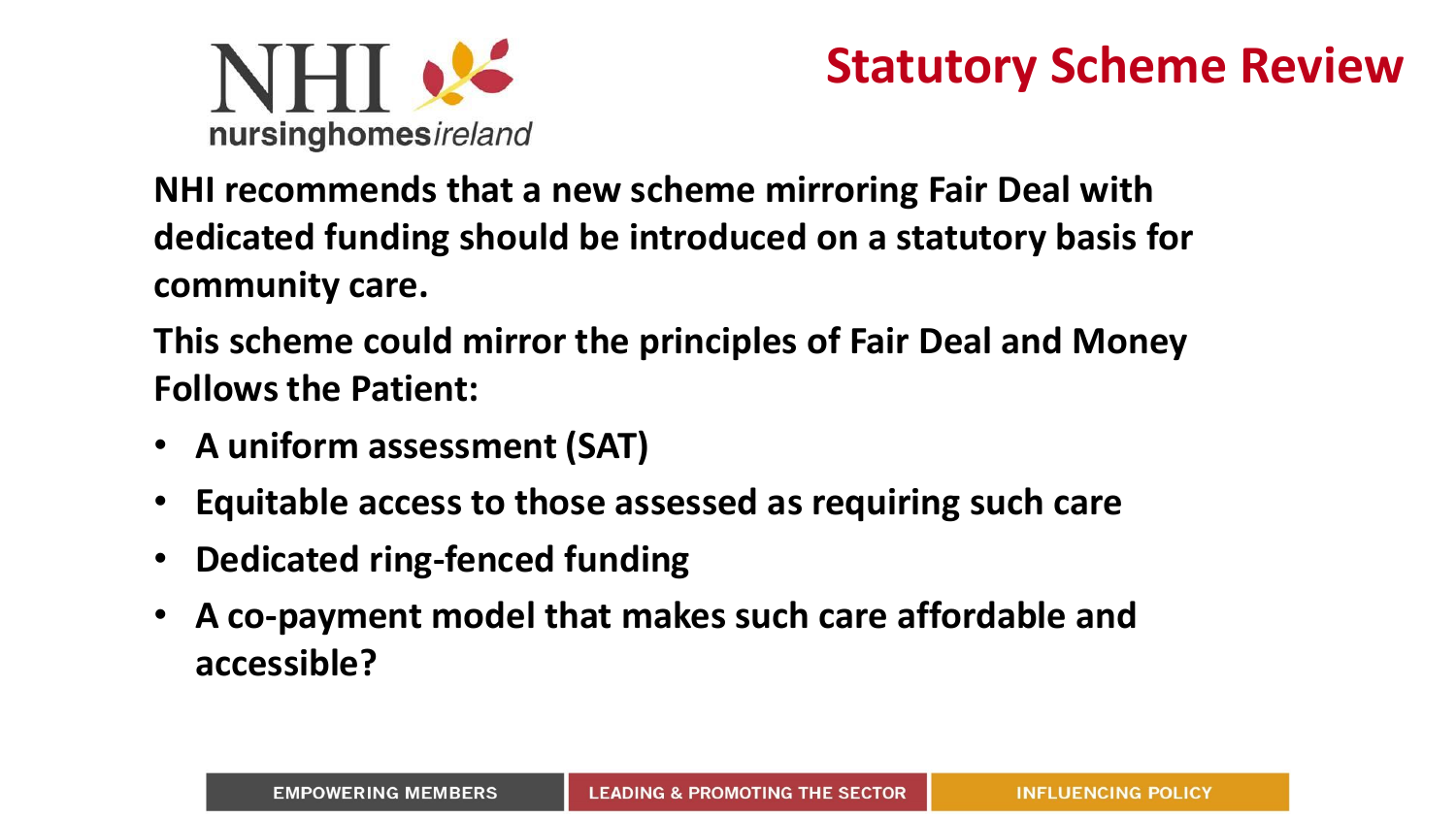



## • **Financing**

Funding and commissioning Who pays?

# • **Regulation**

Proportionality Regulation/ Oversight of commissioners

# • **Workforce Planning**

Recruitment and Retention